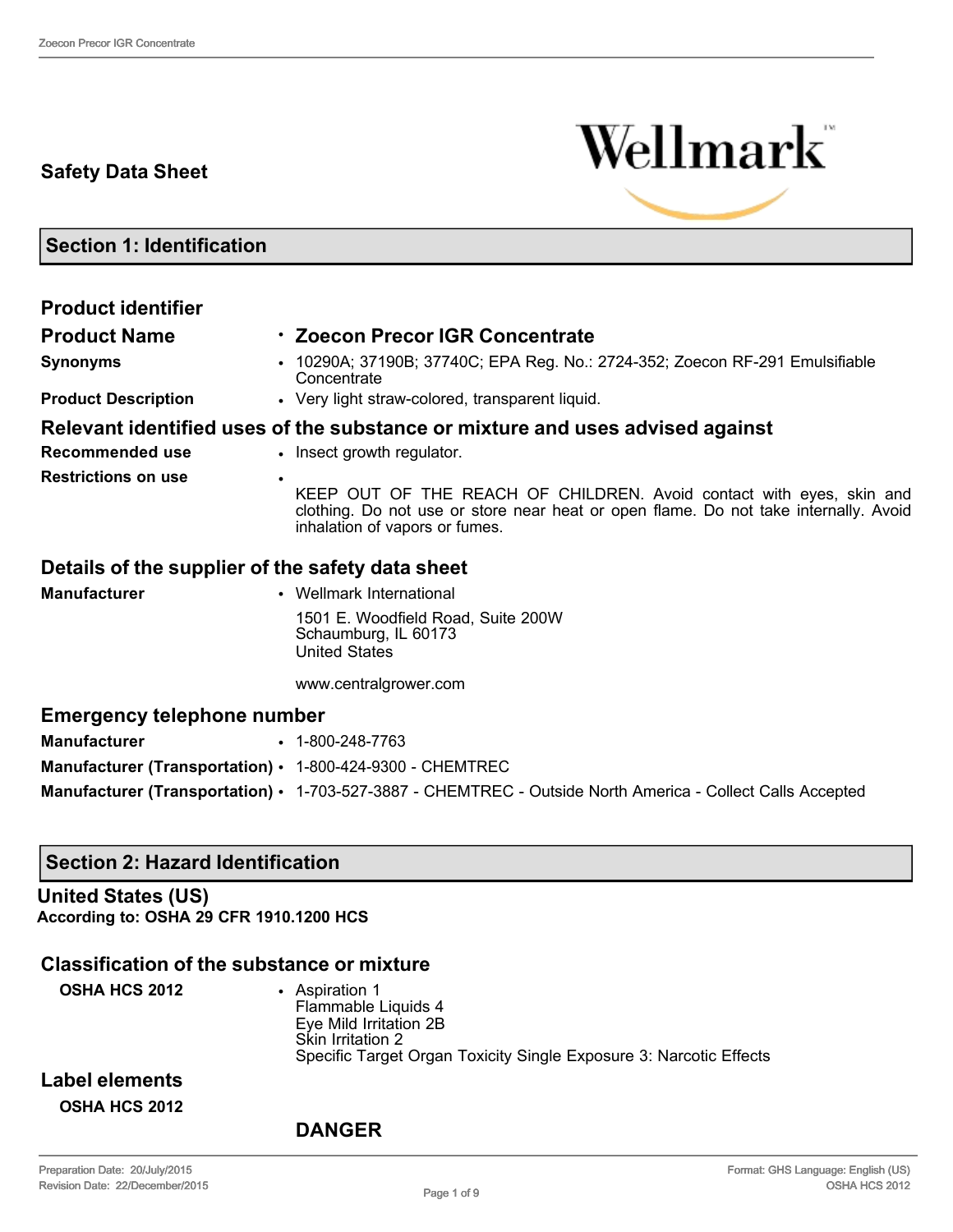

| Hazard statements · Causes skin irritation | May be fatal if swallowed and enters airways<br>Combustible liquid<br>Causes eye irritation<br>May cause drowsiness or dizziness                                                                                                                                                                                                                                                                                                                                                                                                                                                                                                                                                                                                        |
|--------------------------------------------|-----------------------------------------------------------------------------------------------------------------------------------------------------------------------------------------------------------------------------------------------------------------------------------------------------------------------------------------------------------------------------------------------------------------------------------------------------------------------------------------------------------------------------------------------------------------------------------------------------------------------------------------------------------------------------------------------------------------------------------------|
| <b>Precautionary statements</b>            |                                                                                                                                                                                                                                                                                                                                                                                                                                                                                                                                                                                                                                                                                                                                         |
|                                            | <b>Prevention</b> • Wash thoroughly after handling.<br>Wear protective gloves/protective clothing/eye protection/face protection.<br>Avoid breathing dust, fume, gas, mist, vapors and/or spray.<br>Use only outdoors or in a well-ventilated area.<br>Keep away from flames and hot surfaces. - No smoking.                                                                                                                                                                                                                                                                                                                                                                                                                            |
|                                            | <b>Response •</b> IF ON SKIN: Wash with plenty of soap and water.<br>If skin irritation occurs: Get medical advice/attention.<br>Take off contaminated clothing and wash before reuse.<br>IF SWALLOWED: Immediately call a POISON CENTER or doctor/physician.<br>Do NOT induce vomiting.<br>In case of fire: Use appropriate media Foam, water, dry chemical or C02. for<br>extinction.<br>IF INHALED: Remove person to fresh air and keep comfortable for breathing. Call a<br>poison control center or doctor if you feel unwell.<br>IF IN EYES: Rinse cautiously with water for several minutes. Remove contact lenses,<br>if present and easy to do. Continue rinsing.<br>If eye irritation persists: Get medical advice/attention. |
|                                            | Storage/Disposal • Dispose of content and/or container in accordance with local, regional, national, and/or<br>international regulations.<br>Store in a well-ventilated place. Keep cool.<br>Store locked up.<br>Keep container tightly closed.                                                                                                                                                                                                                                                                                                                                                                                                                                                                                         |
| Other hazards                              |                                                                                                                                                                                                                                                                                                                                                                                                                                                                                                                                                                                                                                                                                                                                         |
| <b>OSHA HCS 2012</b>                       | • Under United States Regulations (29 CFR 1910.1200 - Hazard Communication<br>Standard), this product is considered hazardous.                                                                                                                                                                                                                                                                                                                                                                                                                                                                                                                                                                                                          |

# **Section 3 - Composition/Information on Ingredients**

#### **Substances**

• Material does not meet the criteria of a substance.

#### **Mixtures**

| <b>Composition</b>                                             |                      |              |  |
|----------------------------------------------------------------|----------------------|--------------|--|
| <b>I</b> Chemical Name                                         | <b>I</b> Identifiers | %            |  |
| (s)-Methoprene                                                 | CAS:65733-16-6       | 1.2%         |  |
| Distillates (petroleum), hydrotreated light                    | CAS:64742-47-8       | 78.72%       |  |
| Poly(oxy-1,2-ethanediyl), alpha-(dodecylphenyl)-omega-hydroxy- | CAS: 9014-92-0       | $\leq$ 16.6% |  |
| Other ingredients                                              | <b>NDA</b>           | $> 3\%$      |  |

# **Section 4: First-Aid Measures**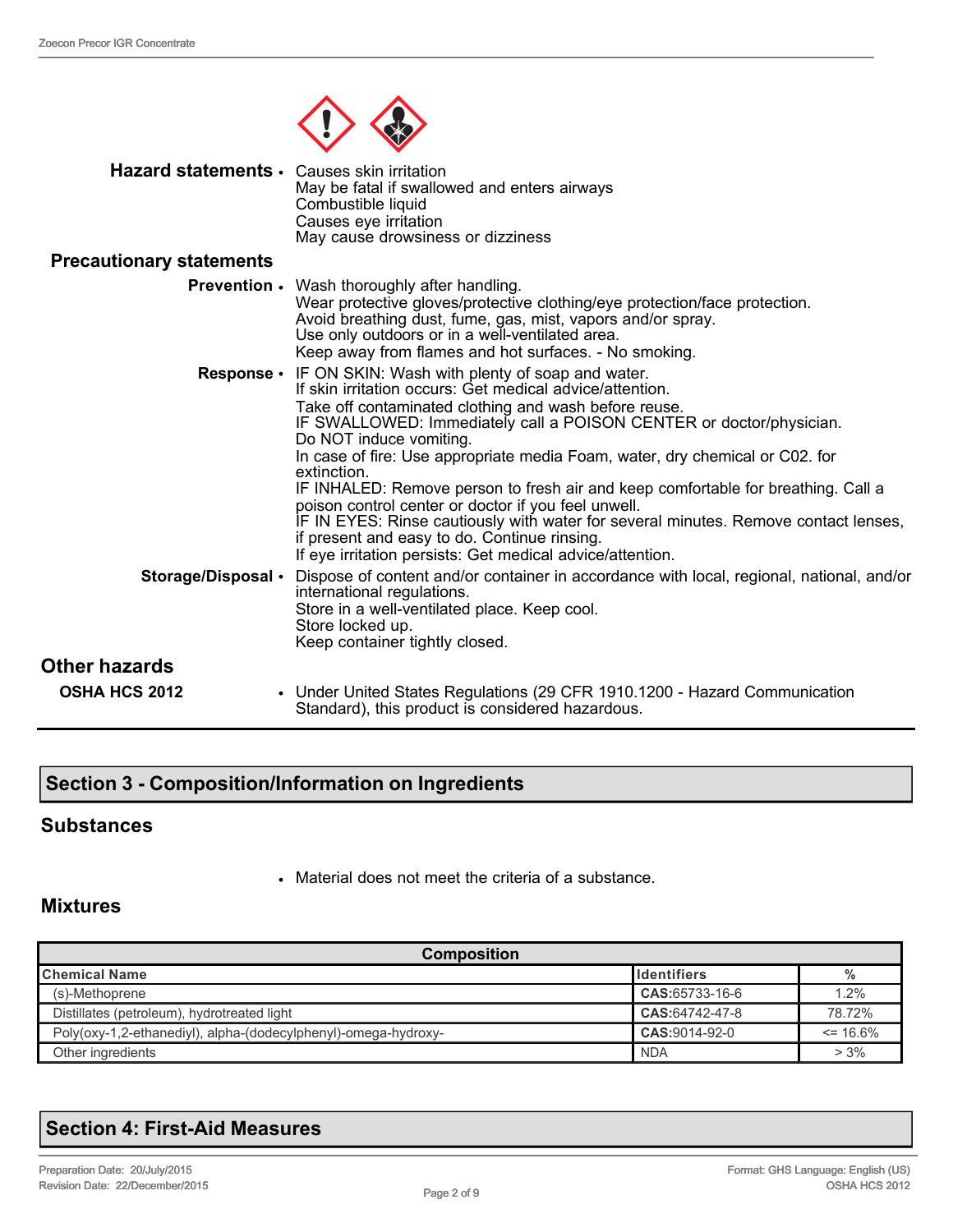| <b>Description of first aid measures</b> |                                                                                                                                                                                                  |
|------------------------------------------|--------------------------------------------------------------------------------------------------------------------------------------------------------------------------------------------------|
| <b>Inhalation</b>                        | IF INHALED: If breathing is difficult, remove person to fresh air and keep at rest in a<br>position comfortable for breathing. Call a POISON CENTER or doctor/physician if you<br>feel unwell.   |
| <b>Skin</b>                              | IF ON SKIN: Wash with plenty of soap and water. If skin irritation occurs: Get medical<br>advice/attention. Take off contaminated clothing and wash before reuse.                                |
| Eye                                      | IF IN EYES: Rinse cautiously with water for several minutes. Remove contact lenses,<br>if present and easy to do. Continue rinsing. If eye irritation persists: Get medical<br>advice/attention. |
| Ingestion                                | IF SWALLOWED: Immediately call a poison control center or doctor. Aspiration<br>hazard - if swallowed, do NOT induce vomiting.                                                                   |
|                                          | Most important symptoms and effects, both acute and delayed                                                                                                                                      |
|                                          | • Aspiration hazard, causes skin irritation, causes eye irritation, may cause dizziness<br>or drowsiness if inhaled. Refer to Section 11 - Toxicological Information.                            |
|                                          | Indication of any immediate medical attention and special treatment needed                                                                                                                       |
| <b>Notes to Physician</b>                | Contains petroleum distillate vomiting may cause aspiration pneumonia. Treat<br>symptomatically and supportively.                                                                                |

| <b>Section 5: Fire-Fighting Measures</b>            |                                                                                                                                                                                   |  |
|-----------------------------------------------------|-----------------------------------------------------------------------------------------------------------------------------------------------------------------------------------|--|
| <b>Extinguishing media</b>                          |                                                                                                                                                                                   |  |
|                                                     | <b>Suitable Extinguishing Media .</b> LARGE FIRE: Water spray, fog or regular foam.<br>SMALL FIRES: Dry chemical, CO2, water spray or regular foam.                               |  |
| <b>Unsuitable Extinguishing</b><br>Media            | • Avoid heavy hose streams.                                                                                                                                                       |  |
| <b>Firefighting Procedures</b>                      | • LARGE FIRES: Move containers from fire area if you can do it without risk.<br>Stay upwind.<br>Ventilate closed spaces before entering.<br>Do not breathe gas/fumes/vapor/spray. |  |
|                                                     | Special hazards arising from the substance or mixture                                                                                                                             |  |
| <b>Unusual Fire and Explosion</b><br><b>Hazards</b> | • Combustible liquid.<br>Containers may explode when heated.<br>Liquid will float and may re-ignite on surface of water.                                                          |  |
| <b>Hazardous Combustion</b><br><b>Products</b>      | • Combustible liquid - may produce carbon dioxide and/or carbon monoxide.                                                                                                         |  |
| <b>Advice for firefighters</b>                      |                                                                                                                                                                                   |  |
|                                                     | Wear positive pressure self-contained breathing apparatus (SCBA).                                                                                                                 |  |

# **Section 6 - Accidental Release Measures**

# **Personal precautions, protective equipment and emergency procedures**

Do not walk through spilled material. Ventilate enclosed areas. Wear appropriate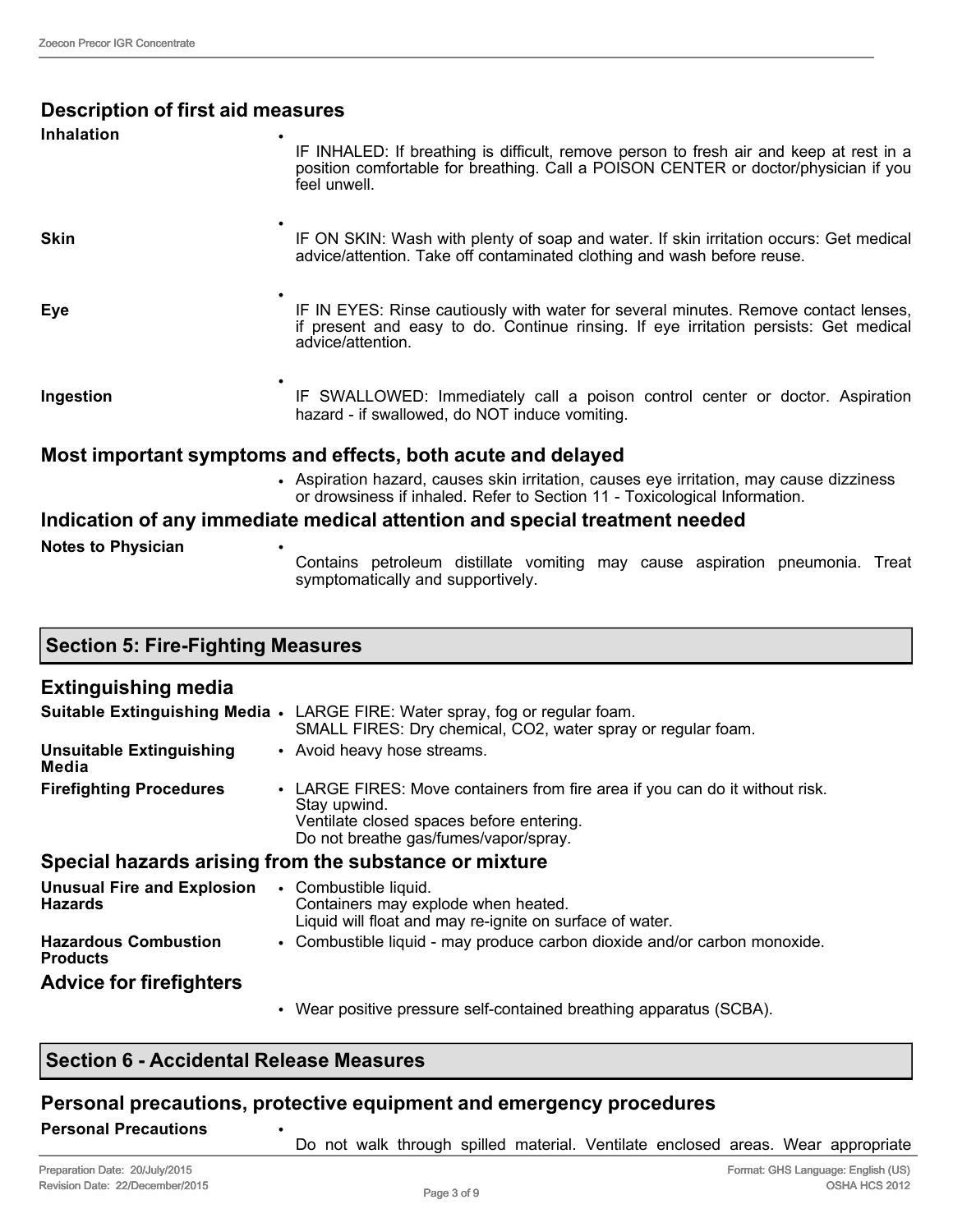|                                                      | personal protective equipment, avoid direct contact.                                                                                                                                                                                                                                                |
|------------------------------------------------------|-----------------------------------------------------------------------------------------------------------------------------------------------------------------------------------------------------------------------------------------------------------------------------------------------------|
| <b>Emergency Procedures</b>                          | ELIMINATE all ignition sources (no smoking, flares, sparks or flames in immediate<br>area). Ventilate closed spaces before entering. Avoid release into the environment.                                                                                                                            |
| <b>Environmental precautions</b>                     |                                                                                                                                                                                                                                                                                                     |
|                                                      | • LARGE SPILLS: Prevent entry into waterways, sewers, basements or confined areas.                                                                                                                                                                                                                  |
|                                                      | Methods and material for containment and cleaning up                                                                                                                                                                                                                                                |
| Containment/Clean-up<br><b>Measures</b>              | • All equipment used when handling the product must be grounded.<br>Stop leak if you can do it without risk.<br>SMALL SPILLS: Take up with sand or other non-combustible absorbent material and<br>place into containers for later disposal.<br>Use appropriate Personal Protective Equipment (PPE) |
| <b>Section 7 - Handling and Storage</b>              |                                                                                                                                                                                                                                                                                                     |
| <b>Precautions for safe handling</b>                 |                                                                                                                                                                                                                                                                                                     |
| <b>Handling</b>                                      | • Keep away from fire - No Smoking. Avoid breathing fumes. Use only in well ventilated<br>areas. Wear appropriate personal protective equipment, avoid direct contact.                                                                                                                              |
|                                                      | Conditions for safe storage, including any incompatibilities                                                                                                                                                                                                                                        |
| <b>Storage</b>                                       | Store locked up. Store in a cool/low-temperature, well-ventilated dry place away from<br>heat and ignition sources. Keep from freezing. Do not store at temperatures exceeding<br>130°F. Keep container tightly closed.                                                                             |
| Incompatible Materials or<br><b>Ignition Sources</b> | • Heat, sparks, open flame.                                                                                                                                                                                                                                                                         |

#### **Other Information**

• See product label for additional information.

**Exposure Limits/Guidelines** • No data available.

#### **Exposure controls**

| <b>Engineering</b><br><b>Measures/Controls</b> | • Use adequate ventilation to remove vapors (fumes, dust, etc.)                                                                                                         |  |  |
|------------------------------------------------|-------------------------------------------------------------------------------------------------------------------------------------------------------------------------|--|--|
| <b>Personal Protective Equipment</b>           |                                                                                                                                                                         |  |  |
| <b>Pictograms</b>                              | $\bullet$ $\uparrow$ $\uparrow$                                                                                                                                         |  |  |
| <b>Respiratory</b>                             | In case of inadequate ventilation, avoid breathing vapors or mist, wear a NIOSH<br>approved chemical cartridge respirator with organic vapor cartridges and a pesticide |  |  |
|                                                | pre-filter.                                                                                                                                                             |  |  |
| Eye/Face                                       | • Wear chemical splash safety goggles.                                                                                                                                  |  |  |
| <b>Hands</b>                                   | • Wear appropriate gloves.                                                                                                                                              |  |  |
| <b>Skin/Body</b>                               | $\bullet$<br>prolonged exposure is anticipated, it is recommended for handlers to<br>wear                                                                               |  |  |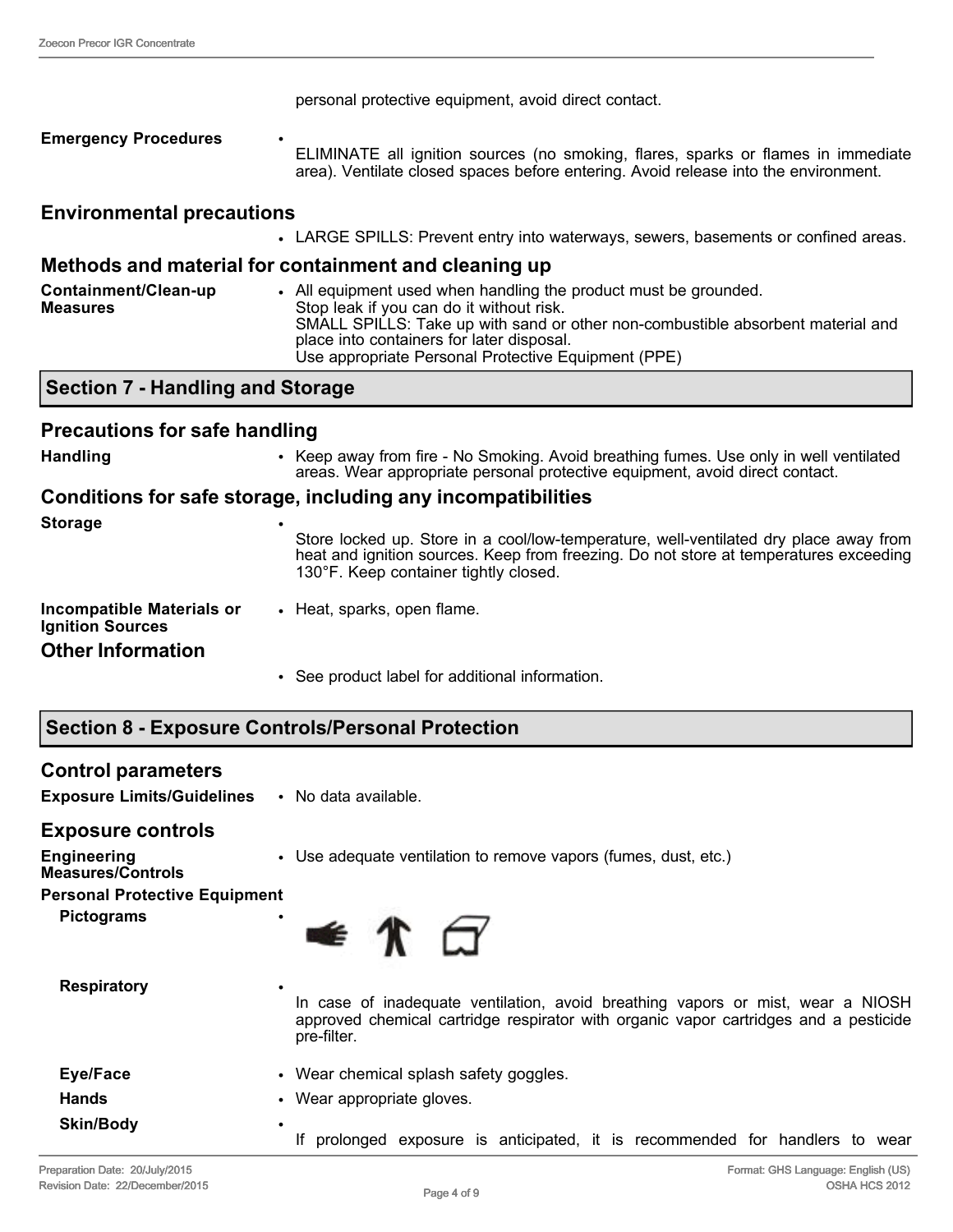appropriate clothing to prevent skin contact.

**Environmental Exposure Controls** • Refer to Section 13 - Disposal Considerations.

#### **Other Information**

• See product label for additional information.

# **Section 9 - Physical and Chemical Properties**

# **Information on Physical and Chemical Properties**

| Liquid                         | Appearance/Description              | Very light straw, transparent liquid. |
|--------------------------------|-------------------------------------|---------------------------------------|
| Very light straw, transparent. | Odor                                | Faint aliphatic.                      |
| No data available              |                                     |                                       |
|                                |                                     |                                       |
| No data available              | Melting Point/Freezing Point        | No data available                     |
| No data available              | pH                                  | 4.92 (10% in Type 1 Water)            |
| 0.82 (6.8 lb/gal)              | <b>Water Solubility</b>             | Insoluble                             |
|                                |                                     |                                       |
|                                |                                     |                                       |
| No data available              | <b>Vapor Density</b>                | No data available                     |
| No data available              |                                     |                                       |
|                                |                                     |                                       |
| 196°F (91°C)                   | UEL                                 | No data available                     |
| No data available              | Autoignition                        | No data available                     |
| No data available              |                                     |                                       |
|                                |                                     |                                       |
| No data available              |                                     |                                       |
|                                | Octanol/Water Partition coefficient | < 100 Centipoise (cPs, cP) or mPas    |

# **Section 10: Stability and Reactivity**

| <b>Reactivity</b> |  |
|-------------------|--|
|                   |  |

• Non-reactive under normal handling and storage conditions.

**Chemical stability**

• Stable

•

# **Possibility of hazardous reactions**

• Hazardous polymerization will not occur.

# **Conditions to avoid**

Direct sunlight. Do not freeze. Excessive heat >130°F. Heat, sparks, open flame, other ignition sources, and oxidizing conditions. Strong oxidizers.

#### **Incompatible materials**

• Store away from oxidizers.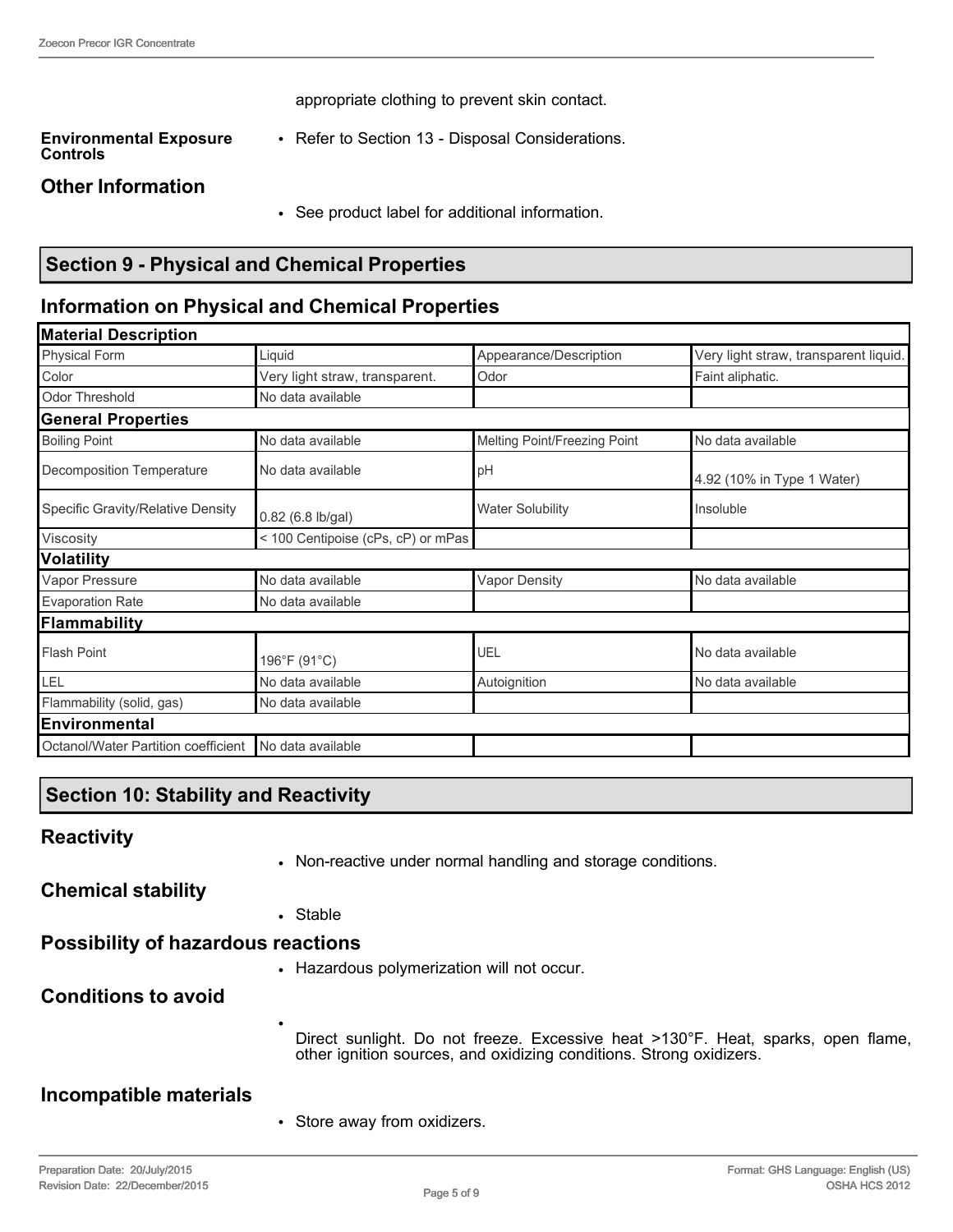#### **Hazardous decomposition products**

• Carbon dioxide and possibly carbon monoxide.

#### **Section 11 - Toxicological Information**

#### **Information on toxicological effects**

|                                     | CAS        |                                                                                                                                                                                                                                       |
|-------------------------------------|------------|---------------------------------------------------------------------------------------------------------------------------------------------------------------------------------------------------------------------------------------|
| IZoecon Precor IGR<br>l Concentrate | <b>NDA</b> | <b>Acute Toxicity:</b> Ingestion/Oral-Rat LD50 • >5100 mg/kg; Inhalation-Rat LC50 • 5.37 mg/L 4 Hour<br>$(s)$ ; Skin-Rabbit LD50 • >2100 mg/kg;<br><b>Irritation:</b> Eye-Rabbit • Mild irritation; Skin-Rabbit • Moderate irritation |

| <b>GHS Properties</b>                                                                      | <b>Classification</b>                                                                                                                                                                                          |
|--------------------------------------------------------------------------------------------|----------------------------------------------------------------------------------------------------------------------------------------------------------------------------------------------------------------|
| <b>Acute toxicity</b>                                                                      | <b>OSHA HCS 2012 •</b> Acute Toxicity - Dermal - Classification criteria not met; Acute<br>Foxicity - Inhalation - Classification criteria not met; Acute Toxicity - Oral -<br>Classification criteria not met |
| <b>Skin corrosion/Irritation</b>                                                           | <b>OSHA HCS 2012 • Skin Irritation 2</b>                                                                                                                                                                       |
| Serious eye damage/Irritation                                                              | OSHA HCS 2012 . Eye Mild Irritation 2B                                                                                                                                                                         |
| <b>Skin sensitization</b>                                                                  | OSHA HCS 2012 . Classification criteria not met                                                                                                                                                                |
| <b>Respiratory sensitization</b>                                                           | <b>OSHA HCS 2012 • Classification criteria not met</b>                                                                                                                                                         |
| <b>Aspiration Hazard</b>                                                                   | <b>OSHA HCS 2012 • Aspiration 1</b>                                                                                                                                                                            |
| <b>Carcinogenicity</b>                                                                     | <b>OSHA HCS 2012 • Classification criteria not met</b>                                                                                                                                                         |
| <b>Germ Cell Mutagenicity</b>                                                              | <b>OSHA HCS 2012 • Classification criteria not met</b>                                                                                                                                                         |
| <b>OSHA HCS 2012 • Classification criteria not met</b><br><b>Toxicity for Reproduction</b> |                                                                                                                                                                                                                |
| <b>STOT-SE</b>                                                                             | <b>OSHA HCS 2012 •</b> Specific Target Organ Toxicity Single Exposure 3: Narcotic Effects                                                                                                                      |
| <b>STOT-RE</b>                                                                             | <b>OSHA HCS 2012 • Classification criteria not met</b>                                                                                                                                                         |

#### **Potential Health Effects**

| <b>Inhalation</b>        |                                                                                                                                                                |
|--------------------------|----------------------------------------------------------------------------------------------------------------------------------------------------------------|
| Acute (Immediate)        | • May cause drowsiness and dizziness.                                                                                                                          |
| <b>Chronic (Delayed)</b> | • No data available                                                                                                                                            |
| Skin                     |                                                                                                                                                                |
| Acute (Immediate)        | • Causes skin irritation.                                                                                                                                      |
| <b>Chronic (Delayed)</b> | • No data available                                                                                                                                            |
| Eye                      |                                                                                                                                                                |
| Acute (Immediate)        | • Causes eye irritation.                                                                                                                                       |
| <b>Chronic (Delayed)</b> | • No data available                                                                                                                                            |
| Ingestion                |                                                                                                                                                                |
| Acute (Immediate)        | • Aspiration hazard - small amounts of liquid aspirated into the lungs during ingestion or<br>from vomiting may cause chemical pneumonitis or pulmonary edema. |
| <b>Chronic (Delayed)</b> | • No data available                                                                                                                                            |
|                          |                                                                                                                                                                |

# **Section 12 - Ecological Information**

# **Toxicity**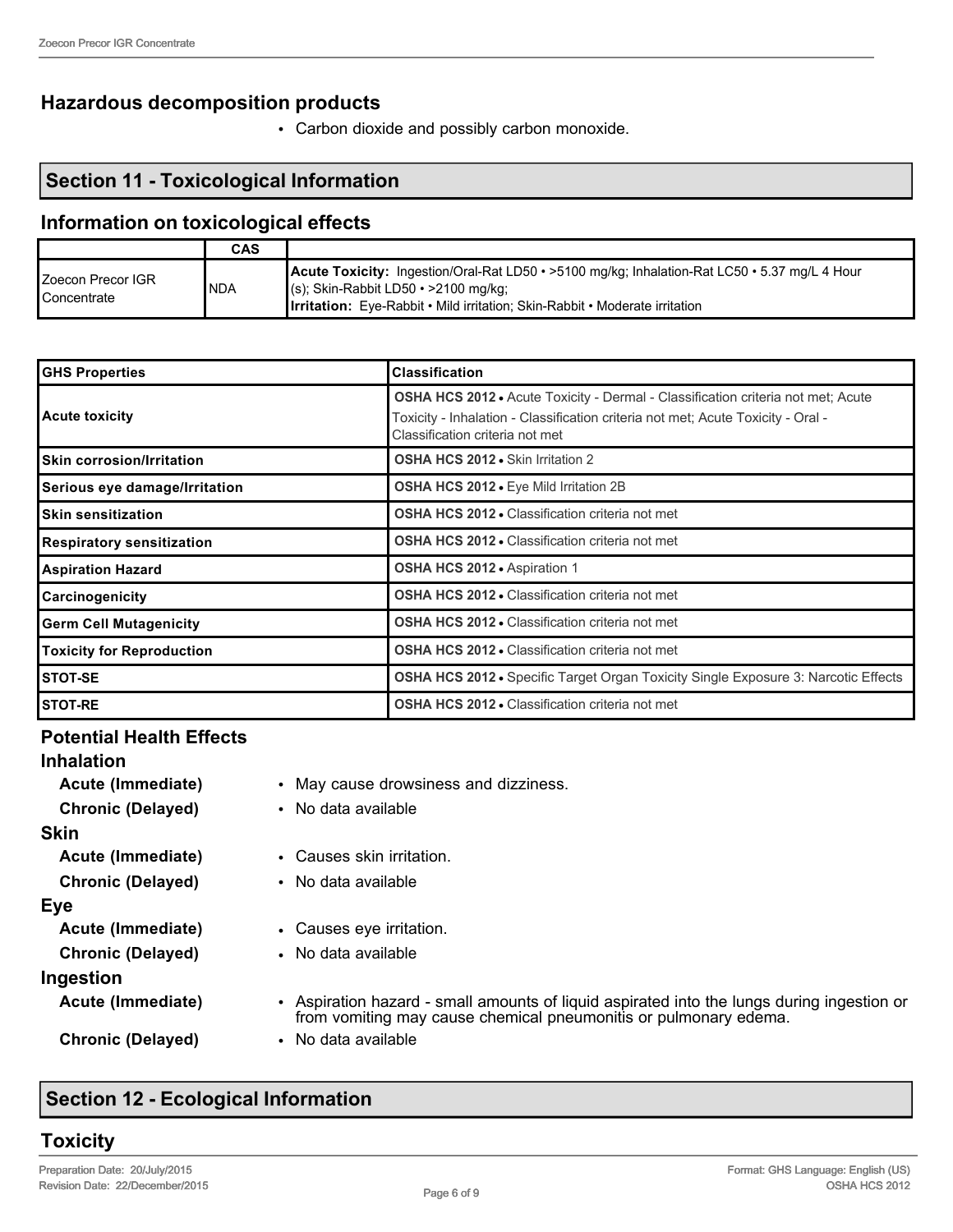| <b>Components</b>        |             |                                                                                                                                                                                                                                                                                                                                               |  |  |
|--------------------------|-------------|-----------------------------------------------------------------------------------------------------------------------------------------------------------------------------------------------------------------------------------------------------------------------------------------------------------------------------------------------|--|--|
| $(s)$ -Methoprene (1.2%) | 165733-16-6 | Aquatic Toxicity-Fish: 96 Hour(s) LC50 Rainbow Trout 0.76 mg/L [Acute]<br>96 Hour(s) LC50 Blue Gill >0.37 mg/L [Acute]<br>NOEC Fathead minnow 0.048 mg/L [Chronic]<br>Aquatic Toxicity-Crustacea: NOEC Mysid shrimp 0.014 mg/L [Chronic]<br>96 Hour(s) LC50 Mysid shrimp 0.11 mg/L [Acute]<br>48 Hour(s) LC50 Daphnia magna 0.36 mg/L [Acute] |  |  |

#### **Persistence and degradability**

|                                                  | • No data available. |
|--------------------------------------------------|----------------------|
| <b>Bioaccumulative potential</b>                 |                      |
|                                                  | • No data available. |
| <b>Mobility in Soil</b>                          |                      |
|                                                  | • No data available  |
| Other adverse effects                            |                      |
| <b>Potential Environmental</b><br><b>Effects</b> | • No data available. |

# **Section 13 - Disposal Considerations**

#### **Waste treatment methods**

**Product waste** 

Dispose of content and/or container in accordance with local, regional, national, and/or international regulations. Wastes resulting from the use of this product may be disposed of on site or at an approved waste disposal facility. Never place unused product down any indoor or outdoor drain.

#### **Packaging waste**

Dispose of content and/or container in accordance with local, regional, national, and/or international regulations. See product label for disposal instructions.

# **Section 14 - Transport Information**

|                  | UN<br>number      | UN proper shipping name                                                    | <b>Transport hazard</b><br>class(es) | Packing<br>group | <b>Environmental</b><br>hazards |
|------------------|-------------------|----------------------------------------------------------------------------|--------------------------------------|------------------|---------------------------------|
| <b>DOT</b>       | <b>NA1993</b>     | Bulk packaging only: Combustible liquid, n.o.s.<br>(petroleum distillates) | Combustible liquid                   | Ш                | Not Applicable                  |
| <b>IMO/IMDG</b>  | Not<br>Applicable | Not Regulated                                                              | Not Applicable                       | Not Applicable   | Not Applicable                  |
| <b>IATA/ICAO</b> | Not<br>Applicable | Not Regulated                                                              | Not Applicable                       | Not Applicable   | Not Applicable                  |

**Special precautions for user** • None specified.

#### **Transport in bulk according to Annex II of MARPOL 73/78 and the IBC Code** • No data available **Other information**

**IMO/IMDG** • No data available

**IATA/ICAO** • No data available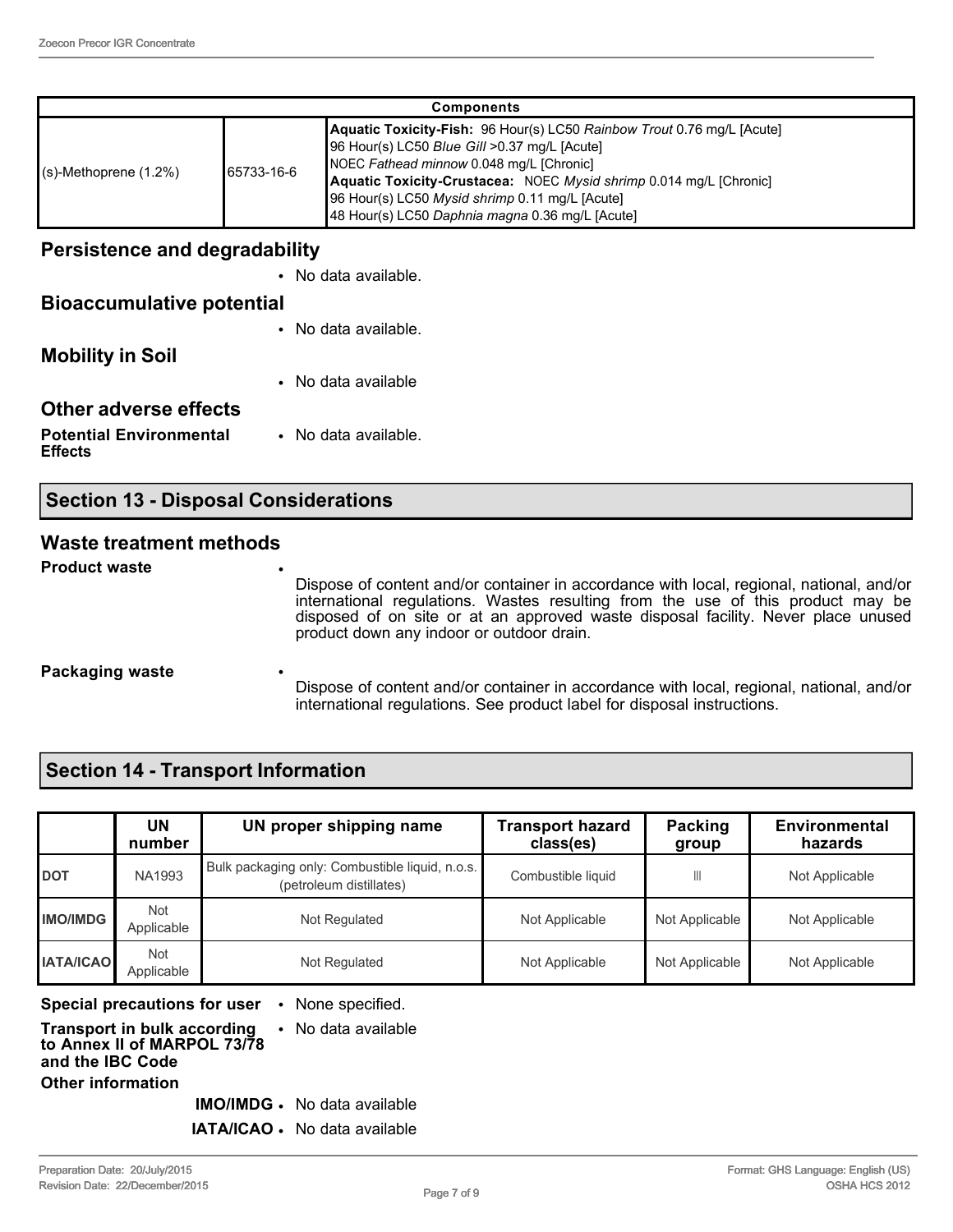#### **Section 15 - Regulatory Information**

# **Safety, health and environmental regulations/legislation specific for the substance or mixture**

**SARA Hazard Classifications** • Acute

#### **FIFRA – Pesticide Labeling**

This chemical is a pesticide product registered by the United States Environmental Protection Agency and is subject to certain labeling requirements under federal pesticide law. These requirements differ from the classification criteria and hazard information required for safety data sheets (SDS), and for workplace labels of nonpesticide chemicals. The hazard information required on the pesticide label is reproduced below. The pesticide label also includes other important information, including directions for use.

#### **CAUTION**

#### **Precautionary Statements** • KEEP OUT OF THE REACH OF CHILDREN.

**Hazards to Humans and**  • **Domestic Animals** HAZARDS TO HUMANS AND DOMESTIC ANIMALS -CAUTION: Harmful if absorbed through the skin. Causes moderate eye irritation. Avoid contact with skin, eyes, or clothing. Wash thoroughly with soap and water after handling.

**First Aid** •

Call a poison control center or doctor immediately for treatment advice. If in eyes • Hold eye open and rinse slowly and gently with water for 15-20 minutes. • Remove contact lenses, if present, after the first 5 minutes, then continue rinsing eye. If on skin or clothing • Take off contaminated clothing. • Rinse skin immediately with plenty of water for 15-20 minutes. NOTE TO PHYSICIAN: This product contains petroleum distillates. If swallowed: Immediately call a poison control center or doctor. Do not induce vomiting unless told to do so by the poison control center or doctor. Do not give any liquid to the person. Do not give anything by mouth to an unconscious person.

#### **Physical or Chemical**  • Combustible. **Hazards** Do not use or store near heat or open flame

| Inventory                                                                     |            |             |
|-------------------------------------------------------------------------------|------------|-------------|
| Component                                                                     | <b>CAS</b> | <b>TSCA</b> |
| $\mid$ (s)-Methoprene                                                         | 65733-16-6 | No          |
| Distillates<br>$[$ (petroleum),<br>hydrotreated light                         | 64742-47-8 | Yes         |
| $Poly(oxy-1,2-$<br>ethanediyl), alpha-<br>(dodecylphenyl)-<br>lomega-hydroxy- | 9014-92-0  | Yes         |

#### **Section 16 - Other Information**

| <b>Revision Summary</b> |                       |                     |  |
|-------------------------|-----------------------|---------------------|--|
| <b>Revision Date</b>    | <b>MSDS</b><br>Number | Changes             |  |
| 22/December/2015        |                       | Section 14 changed. |  |